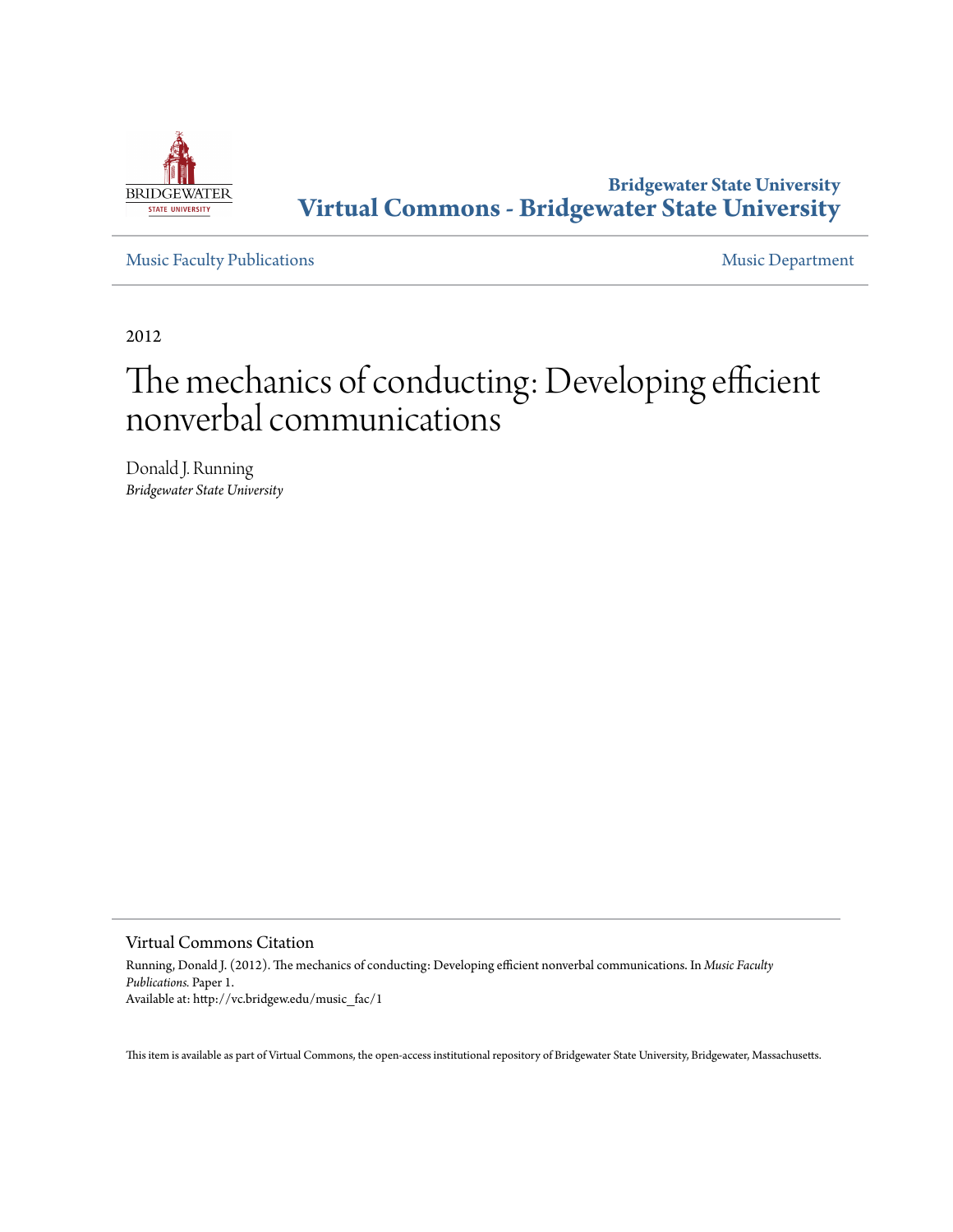# *The Mechanics of Conducting: Developing Efficient Nonverbal Communications*

### **By Don Running, Bridgewater State University**

The ability to be both expressive and specific about our musical intentions lies at the core of conducting technique. The basic technique of conducting (patterns, cues, fermata) has been well established in multiple texts musical intentions lies at the core of conducting technique. The basic technique of conducting (patterns, cues, fermata) has been well established in multiple tures to become imbued with the emotional and musical qualities that truly represent the conductor's intention and interpretation?

Conducting (at its most fundamental) is the act of communicating musical intent through physical gesture. The most important thing to consider about the act of conducting is that it is in-the-moment musicmaking performance for an audience. I use the term "audience" loosely, as I believe that ensemble performers (and even the conductor) should be encouraged to appreciate the music made by their colleagues as much as people in attendance.

The act of conducting is a performance skill that involves meaningful physical movement through time. However, there are two abilities that the conductor must develop that are only tangentially related to the actual act of conducting: score study and rehearsal. I don't mean to disregard these processes as unimportant—quite the contrary. It is through score study and rehearsal that we develop our concept of "musical intent." Score study enables the conductor to create a thoughtful and meaningful interpretation of a piece of music. Decisions made in this stage allow the conductor to determine what the music will become and

what technique(s) will be required of the conductor and the ensemble. But it is important to remember that score study is not conducting.

Somewhere between score study and conducting lies rehearsal. Rehearsal is where decisions made in score study can be presented and developed with the ensemble. The conductor's role is that of actively listening while correcting or praising. Rehearsal is a start and stop mode of music making. Like practicing an instrument or voice, there is (or should be) a very different approach to practice and performance. Practicing may require looping measures, tuning individual pitches, breaking down complex rhythms, removing ornaments, or any number of other techniques to assist learning a piece. Performance is an act of taking all that was developed through practice and putting it all together.

Conducting and rehearsing are closely related. Oftentimes the transition between one mode and the other can appear seamless. Conducting, however, is a musical act that exists only in the moment. Once one stops and begins to explain the nature of a

staccato, the conductor becomes a rehearser. A conductor telling the ensemble to perform from A to B for rhythmic accuracy and the conductor who tells the ensemble, "We are going to start at A and stop at B" to listen to the piece as it is, are in fundamentally two different places. Of course a conductor remains observant and able to edit or nuance a performance—but all is happening in real time without the thought process that the music will stop as soon as the conductor has something to improve.

I believe that the following model demonstrates the basic relationship between the three areas of conductor training: score study, rehearsal, and conducting technique. The core of great conducting is a balance of these three skills in performance.

So where does this leave us as teachers, educators, and conductors who are looking to improve our real time, in-the-moment, creative conducting skills? To begin with, we have to understand that the physical body can be looked at as a machine. Beautiful and elegant, but still a machine. Indeed, the term biomechanics (the study of bodily movements and structures through a lens of mechanics) has grown significantly in influence and spawned several new disciplines including kinesiology, ergonomy, orthotics, and prosthesis. And to develop control and eventually mastery of this machine, there are a few biomechanical processes that we need to understand: 1) the machine needs fuel, 2) the machine follows universal laws of physics, and 3) the machine uses a series of motors to accomplish tasks.